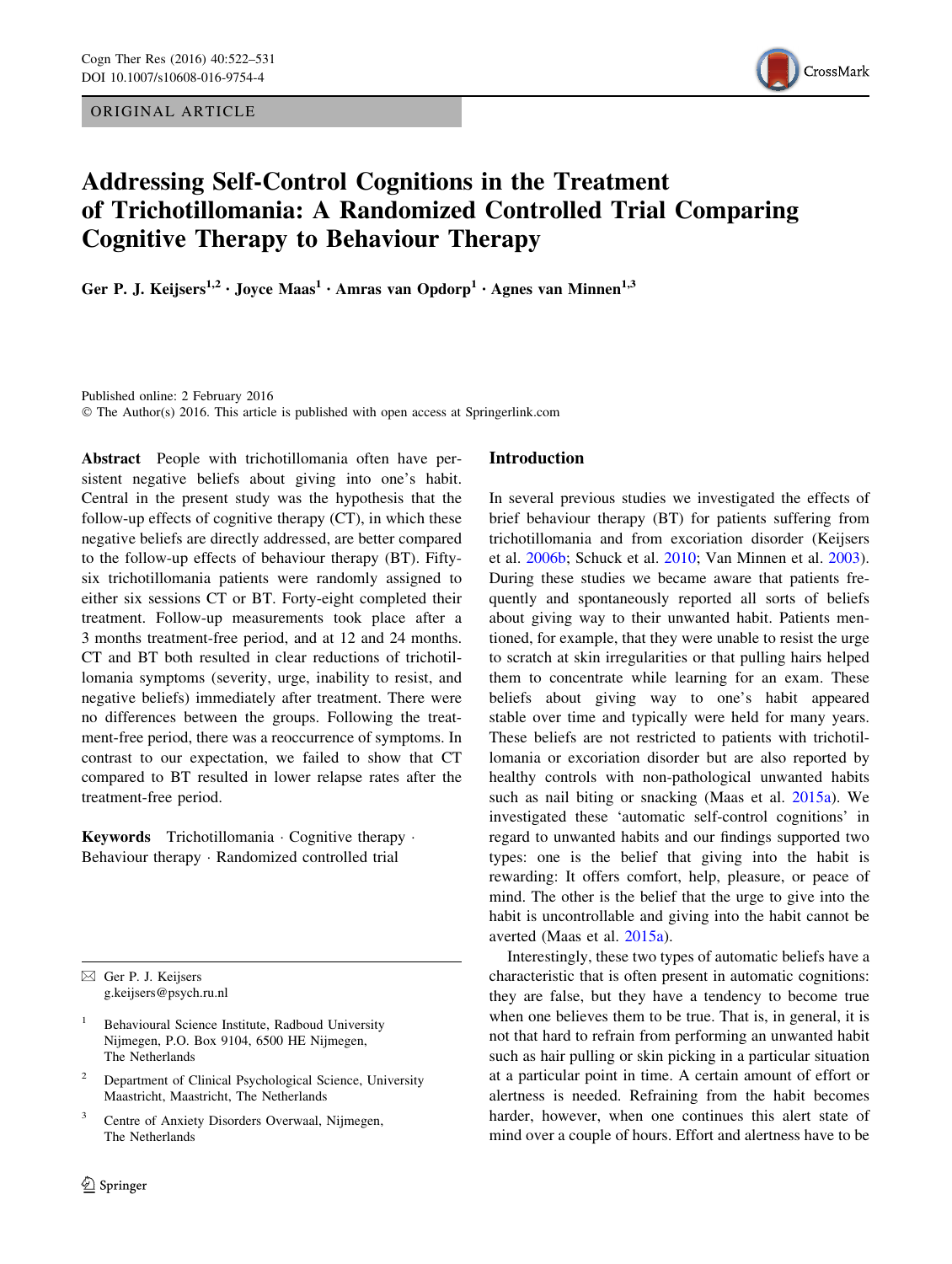sustained. In that case, the belief that giving in is rewarding or that refraining from the habit is impossible, is likely to negatively affect patients' motivation to sustain the effort. In effect, these beliefs are going to be confirmed when one gives into the habit.

During our clinical trials with patients with trichotillomania and excoriation disorder, we observed that patients generally are able to recall these self-control cognitions when asked to describe recent giving-in situations in detail, even though they often appear unaware of these cognitions at first. The role of these automatic cognitions in trichotillomania and excoriation disorder remains unclear, however. It is unknown whether these cognitions serve as maintaining factors in trichotillomania or excoriation disorder, meaning that they are part of the automatic processes involved in the regular performance of unwanted habitual behaviour, or whether they operate as justifications afterwards when patients are asked to recall what went through their minds at the moment that they gave into their habit. What is clear, however, is that the occurrence of these cognitions is positively related to symptom severity of these patients (Maas et al. [2015a](#page-9-0)). Even if these cognitions are afterward justifications, we noticed that when confronted with them, patients often become struck by the inconsistency of believing on a rational level that they can learn to stop their unwanted habit and believing on an automatic, spontaneous level that they need the habit and cannot resist it.

Intrigued by the above observations in patients with trichotillomania or excoriation disorder, we became interested in the possible therapeutic effects of addressing automatic self-control cognitions with regard to unwanted habitual behaviour by means of cognitive therapy (CT). There also was another, more acute reason to explore new treatment possibilities for trichotillomania. The short-term treatment effects of BT (including habit reversal) generally are good and better than those of other treatments such as serotonin-based medication (Duke et al. [2010\)](#page-8-0). The results regarding long-term effects of BT are less consistent, however. High relapse rates in successfully treated trichotillomania patients have frequently (but not always) been reported (Diefenbach et al. [2006](#page-8-0); Keijsers et al. [2006b;](#page-8-0) Lerner et al. [1998;](#page-9-0) Mouton and Stanley [1996](#page-9-0); Rogers et al. [2014](#page-9-0)).

There are several possible explanations why BT is effective in reducing trichotillomania symptoms in the short run but fails to sufficiently do so in the long run. The effects of BT for trichotillomania are commonly attributed to the use of treatment interventions which weaken (extinguish) stimulus–response associations (e.g., Keuthen et al. [1999](#page-8-0); Mansueto et al. [1997](#page-9-0)). Indeed, step-by-step changing the stimulus environment or interrupting the stimulus–response chain, leads to reduced urge to pull one's hair and to reduced hair pulling. However, as long as these interventions are not sufficiently established, they require effort and attention. Self-control experiments demonstrate that the ability to exert continued self-control is limited (e.g., Baumeister et al. [2000\)](#page-8-0). The first possibility is that after an initial treatment phase in which motivated patients successfully apply the first steps in their treatment program, the treatment continues to be effortful because it takes a while before stimulus–response associations have been sufficiently weakened.

A second possibility is that stimulus–response associations are successfully weakened by behavioural interventions, but subsequent relapses result from renewal effects. Findings from renewal experiments suggest that 'extinction' is context sensitive. A once learned fear or appetitive reaction, which has successfully been abated with the help of behavioural interventions within a treatment context (e.g., treatment sessions, treatment goals, self-monitoring of hair pulling), suddenly returns when the treatment context is replaced by the original acquisition context (sitting sadly on the coach) once again. This can be the case when successful behavioural treatment is discontinued. Renewal effects have been demonstrated in animal (e.g., Bouton and Bolles [1979;](#page-8-0) Bouton and Peck [1989](#page-8-0)) and in human (e.g., Conklin and Tiffany [2002](#page-8-0); Nelson et al. [2011](#page-9-0); Vansteenwegen et al. [2005](#page-9-0)) studies, they have been found for fear extinction and for abated appetite reactions (Bouton and Peck [1989](#page-8-0); Conklin and Tiffany [2002](#page-8-0)), and they have been associated with the occurrence of relapse in the treatments of alcoholics, smokers, and pathological gamblers, even when they were abstinent for months or years (Conklin and Tiffany [2002](#page-8-0)).

Based on all these considerations, we wondered whether CT might be better suited to produce long lasting treatment effects compared to BT. Self-control cognitions are common in trichotillomania patients and systematically challenging these self-control cognitions appears less effortful than applying self-control techniques. Also, CT is less prone to renewal effects because CT operates through a high-order, conceptual reevaluation of meanings rather than by extinguishing stimulus–response associations (Keijsers et al. [2006a\)](#page-8-0). Further, there is the possibility that the large short-term effects of BT are also mediated by changed beliefs about the patients' ability to control their hair pulling behaviour. Systematically targeting these beliefs by means of CT may produce longer lasting treatment outcomes.

The present study aimed to explore the short-term and long-term treatment effects of addressing automatic selfcontrol cognitions in trichotillomania patients by means of CT. Although cognitive interventions have been added to enhance the effect of habit reversal or BT treatment programs in a number of previous studies (see Snorrason et al.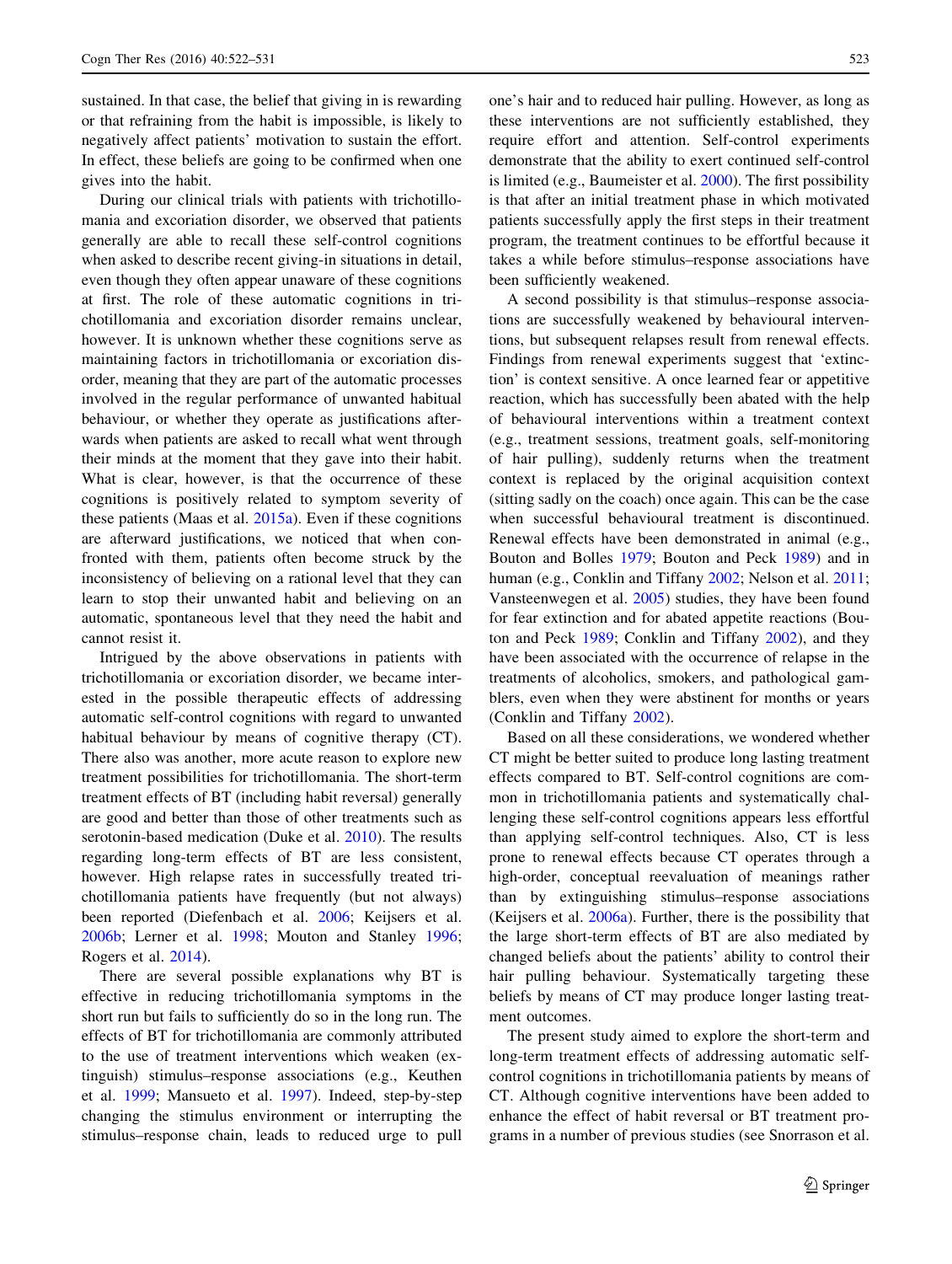[2015](#page-9-0) for an overview), none of these studies was designed to investigate whether CT results in lower relapse rates than those for habit reversal or BT. In order to minimalize the effects of confounds in our study, we applied a 'pure' form of CT without self-monitoring of hair pulling, selfcontrol instructions, or additional behavioral interventions. The control condition consisted of BT based on self-control procedures which had been successfully applied and tested in previous studies (Van Minnen et al. [2003;](#page-9-0) Keijsers et al. [2006b](#page-8-0)).The research questions were as follows: (1) Does pure CT lead to reductions of self-control cognitions and trichotillomania symptoms? (2) Are relapse rates after treatment discontinuation smaller in patients treated with pure CT than in patients treated with BT, and lastly, (3) does a higher occurrence of self-control cognitions after treatment predict relapse at follow-up measurements? We expected both CT and BT to lead to decreases in trichotillomania symptoms. After a 3 months treatment-free period, we expected CT to show smaller relapse rates as compared to BT. We expected that higher occurrence of self-control cognitions at post-treatment measurement predicts higher relapse rates after a 3 months treatment-free period and at long term follow-up measurements. In order to test these hypotheses, patients diagnosed with trichotillomania were randomly assigned to either a six sessions, manual-based, pure CT or to a six sessions, manual-based, pure BT, both followed by a treatment-free period of 3 months. To explore the effects of self-control cognitions on treatment outcomes in the long run, patients were followed up at 12 months and at 24 months.

# Method

#### Participants

Participants were self-referrals or were referred to an outpatient academic clinic specialized in the treatment of body-focused repetitive behaviour disorders between 2005 and 2010. Criteria for inclusion were a current main diagnosis of trichotillomania according to DSM-IV (APA [1994\)](#page-8-0) and being older than 15 years. Patients with organic brain disease, suicidal intent, or past or present psychosis were excluded. Patients with comorbid disorders were included but with the understanding that the present study and treatments were only directed at treating trichotillomania. Further, patients had to agree that random assignment to one of two treatments was part of the procedure, that each treatment comprised six sessions only, and that each treatment was followed by a treatment-free period of 3 months. Patients were informed that CT was a new treatment for trichotillomania with as yet unknown effects

and that BT was an established treatment for trichotillomania with good short-term effects but a real possibility of relapse during or after treatment. They were informed that after the treatment-free period, additional sessions could be scheduled, whenever they thought it necessary or helpful.

In total, 77 patients were selected for inclusion in the study. Twenty-one refused participation in the study and received treatment without additional measurements. Eight patients were treatment dropouts for several reasons (see Fig. [1](#page-3-0)). Considering the fact that we were interested in relapse after treatment over a longer period of time, we decided to focus on the 48 patients who had completed their treatment. Of these 48 patients, 18 (37.5 %) pulled hair from the scalp and 8 patients (16.7 %) from their eyebrows or lashes, or both. The other 22 patients (45.8 %) pulled hair from various parts of the body and in various combinations. Eighteen patients (37.5 %) reported to be consciously aware of their hair pulling most of the time, 24 (50.0 %) were sometimes aware and at other times unaware of their hair pulling, and the remaining six patients (12.5 %) were unaware of their habit most of the time. Forty-one patients (85.4 %) reported experiencing relief, pleasure, lust, or comfort during their hair pulling bouts and 36 patients (75.0 %) reported feeling guilty, ashamed, unpleasant, or angry after the hair pulling episode. These sample characteristics do not appear to differ from other trichotillomania samples reported elsewhere.

Of the 48 patients, 26 (54.2 %) were assigned to the CT condition and 22 (45.8 %) to the BT condition. Table [1](#page-3-0) presents additional characteristics of the patients in both treatment conditions. Patients in CT and BT did not statistically differ with respect to sex, age, duration of trichotillomania symptoms, or number of additional DSM-IV disorders. Also, there were no statistically significant differences for education level,  $\chi^2(3) = 2.40, p = .48$ , number of dropouts,  $\chi^2(1) = 0.76$ ,  $p = .38$ , or initial trichotillomania severity as measured with the Massachusetts General Hospital Hair pulling Scale,  $t(46) = -0.11$ ,  $p = .92$ .

Pre-and post-treatment outcomes were available for all patients, but regrettably not all follow-up data were complete. Of the initial 48 subjects, 3 failed to show up at the first follow-up assessment after 3 months. At 12 months follow-up evaluation, completed questionnaires could not be retrieved from ten patients. From another ten patients they could not be retrieved anymore at 24-months followup.

## Procedure

Patients considered eligible received a standardized clinical interview in which diagnostic criteria were verified (DSM-IV: APA [1994\)](#page-8-0), clinical features established, and inclusion and exclusion criteria checked. Furthermore, they were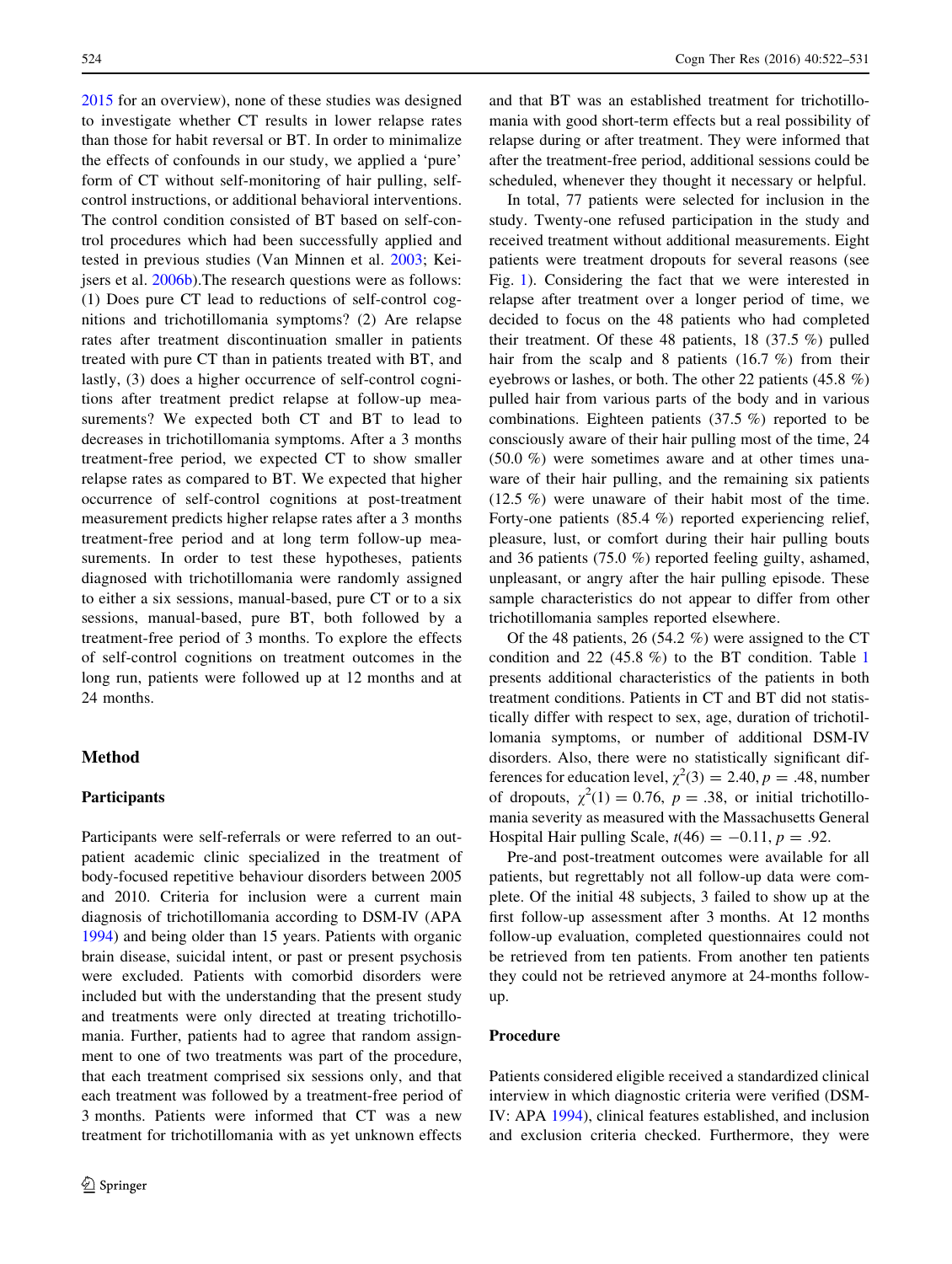<span id="page-3-0"></span>

Fig. 1 Flow of patients through each stage of the study

Table 1 Patients' (completers) characteristics in cognitive therapy condition (CT) and behaviour therapy condition (BT), and tests for group differences

| Characteristics                     | CТ<br>$N = 26$ | <b>BT</b><br>$N = 22$ | Total<br>$N = 48$ | Test<br>statistics             |
|-------------------------------------|----------------|-----------------------|-------------------|--------------------------------|
| Male $(\%)$                         | 2(7.7)         | 1(4.5)                | 3(6.3)            | $\gamma^2$ (1) = 0.20, p = .65 |
| Age in years (sd)                   | 32.6(12.3)     | 30.4(9.8)             | 31.6(11.2)        | $t(46) = 0.46, p = .53$        |
| Symptom duration (sd)               | 19.9(12.3)     | 17.7(7.8)             | 18.9(10.4)        | $t(46) = 0.71, p = .48$        |
| Additional mental disorder $(\%)^a$ | 5(19.2)        | 7(31.8)               | 12(24.0)          | $\chi^2$ (1) = 0.46, p = .50   |
| Anxiety disorder $(\% )$            | 3(11.5)        | 2(9.1)                | 5(10.4)           |                                |
| Mood disorder $(\% )$               | $\mathbf{0}$   | 2(9.1)                | 2(4.2)            |                                |
| Somatoform disorder $(\%)$          | $\mathbf{0}$   | 2(9.1)                | 2(4.2)            |                                |
| Other $(\% )$                       | 2(7.7)         | 1(4.5)                | 3(2.2)            |                                |

<sup>a</sup> According to DSM-IV criteria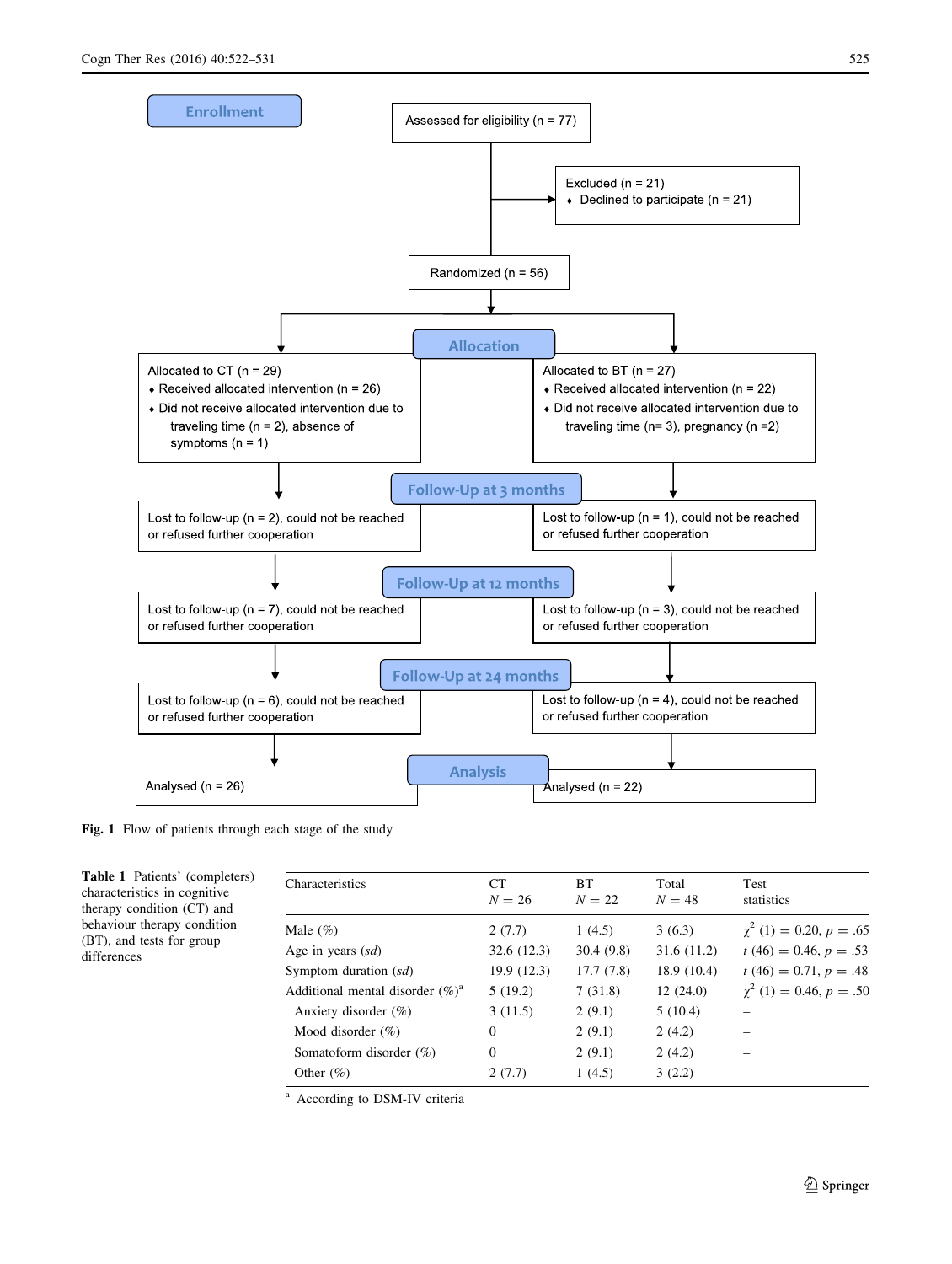offered oral and written information on the study and informed consent forms. If the patients decided to participate, the signed informed consent forms were collected during a second intake interview one week later. Informed consent was obtained from all participants included in the study. The Dutch version of the MINI-International Neuropsychiatric Interview (Sheehan et al. [1998](#page-9-0)) was completed and patients took part in a pre-treatment assessment, completing a number of self-report instruments (for details, see below). Subsequently, the patients were randomly assigned to either CT or BT. A block randomization was used with block sizes of ten without any covariates. Posttreatment assessments took place two weeks after the final treatment session, i.e., 14 weeks after the start of the treatment. Three months after the post-treatment assessment patients were invited for the first follow-up evaluation. After they had completed the self-report instruments, there was a meeting with one of the therapists in which progress was evaluated. Whenever patients or therapists considered it necessary, additional treatment sessions were offered. At this stage in the study, patients and therapists were free to use interventions from BT, CT or combinations of both. An average of 5.0 ( $sd = 3.5$ , range between 0 and 13 sessions) extra sessions were offered. The number of additional sessions did not statistically differ between CT and BT,  $t(42) = .38, p = .70$ . Twelve and 24 months after the post-treatment assessment, patients were requested by mail to again complete several self-report instruments. Post-treatment assessments and first follow-up evaluations were carried out by raters who were masterlevel students and fulfilled a clinical internship at the clinic. The raters were not blind to the treatment conditions but never rated their own patients.

# **Treatments**

Manual-based CT comprised six individual, 45-min treatment sessions held every other week. The treatment aimed to identify and challenge beliefs about one's ability and motivation to exert control over one's hair pulling. Socratic dialogue, behavioural experiments (carried out in vitro and not in vivo, to keep the treatment condition as pure 'cognitive' as possible) and other cognitive interventions were used to challenge beliefs that refraining from hair pulling is impossible or that hair pulling is helpful or otherwise sensible to do. Later on, patients were encouraged to formulate a motto (e.g., ''I deserve beautiful hair'') to readily grasp and activate alternative beliefs. Towards the end of CT, beliefs regarding lapses in hair pulling were discussed in which patients were stimulated to challenge 'snowballing'. 'Snowballing', a form of helpless thinking introduced by Baumeister et al. [\(1994](#page-8-0)), is associated with giving-up further attempts at self-control: (for example

''See? I always knew I am unable to stop hair pulling. It might as well give up now''). Throughout the sessions, patients daily completed the automatic cognitions diary of Beck et al. [\(1979](#page-8-0)), which was adapted for trichotillomania. There were no instructions for self-monitoring of hair pulling and no self-control instructions or other behavioral interventions.

The control-condition was manual-based BT. Two previous trichotillomania studies applied this treatment and reported large effects immediately after treatment (Keijsers et al. [2006b;](#page-8-0) Van Minnen et al. [2003\)](#page-9-0). BT also comprised six individual, 45-min treatment sessions held every other week and it aims at successful self-control. Through self-monitoring the patients learned to control unwanted behaviour in their own environment. The main components were stimulus control (organizing the environment), stimulus–response interventions (interrupting the response chain by other or incompatible activities, see also Azrin and Nunn [1973](#page-8-0)), and response consequences (self-rewards). Throughout the treatment the patient carried out a daily homework assignment that involved keeping record of the number of hairs pulled. The outcome of the assignment was discussed and graphically displayed during the sessions. Conscious awareness of hair pulling was increased by introducing aids such as band-aids around the fingers or tinkling bracelets worn around the wrists. Additionally, most patients were instructed to put on gloves in high-risk situations (stimulus control), which, besides increasing awareness, also prevented them from actual hair pulling. In the third session, the patient and therapist together selected stimulus–response interventions such as going for a walk, calling a friend or cleaning the kitchen. Furthermore, response consequences in the form of useful but tedious or unpleasant tasks (cleaning the bathroom, a 30-min jog) were jointly drawn up. In sessions 4 and 5 the stimulus– response interventions and response consequences were extended. In the final session, relapse prevention was addressed.

The treatments were delivered by therapists who were master-level students and worked to fulfil a clinical internship at the clinic. All therapists were carefully trained and delivered both treatments. They were weekly supervised by a licensed clinical psychologist/psychotherapist to ensure that they adhered to the manuals.

#### Materials

Primary outcome measure was trichotillomania symptom severity, measured with Massachusetts General Hospital Hair pulling Scale (MGHHS: Keuthen et al. [1995](#page-9-0)). The MGHHS consists of seven items, rated for symptom severity from 0 to 4 and assesses several aspects of hair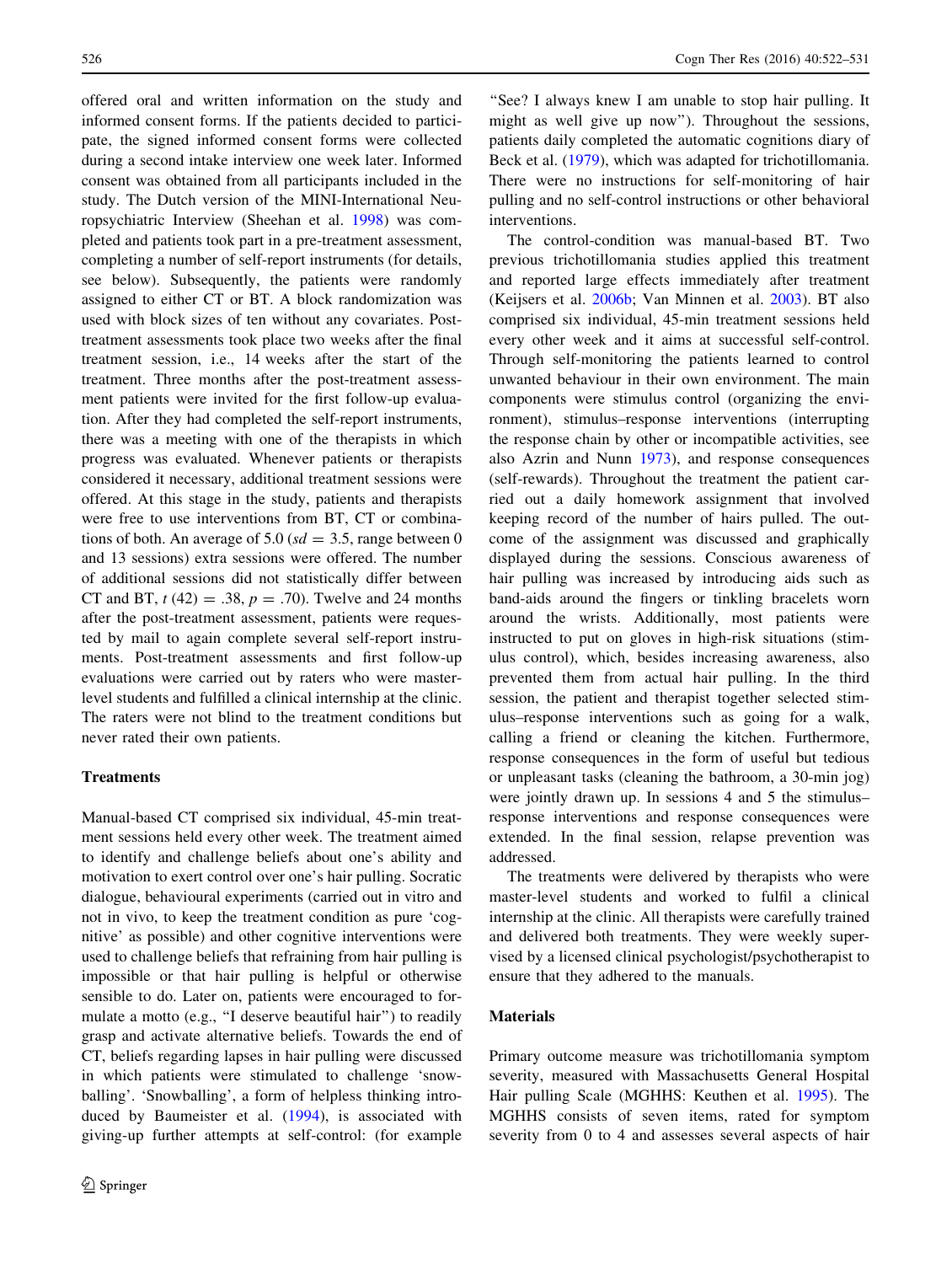<span id="page-5-0"></span>Table 2 Means, standard deviations (sd), and effect sizes (Cohen's d) of outcome measures in cognitive therapy condition (CT) and behaviour therapy condition (BT), measured before treatment (pre-

treatment), after treatment (post-treatment), and at 3-months followup:  $N = 26$  for CT and 22 for BT

| Outcome measures |           | Pre-treatment | Post-treatment | 3 months<br>$follow-upa$ | Cohen's $d$<br>$pre - post$ | Cohen's d pre $-3$<br>months follow-up |
|------------------|-----------|---------------|----------------|--------------------------|-----------------------------|----------------------------------------|
| <b>MGHHS</b>     | $CT$ (sd) | 15.23(4.36)   | 9.69(6.75)     | 12.42(6.25)              | 1.22                        | 0.55                                   |
|                  | BT(sd)    | 15.36 (4.38)  | 9.86(6.56)     | 14.52 (6.19)             | 0.99                        | 0.16                                   |
| SURF-urge        | $CT$ (sd) | 64.3(29.2)    | 48.4(30.4)     | 61.2(32.1)               | 0.57                        | 0.11                                   |
|                  | BT(sd)    | 61.6(22.2)    | 46.5(30.6)     | 68.3(27.1)               | 0.56                        | $-0.26^b$                              |
| SURF-resistance  | $CT$ (sd) | 59.8 (29.1)   | 41.6(30.6)     | 48.0(30.8)               | 0.61                        | 0.39                                   |
|                  | BT(sd)    | 57.6 (28.2)   | 39.1(32.5)     | 60.9(30.1)               | 0.61                        | $-0.11^{\rm b}$                        |
| SCCQ-rewarding   | $CT$ (sd) | 8.35(5.12)    | 4.23(4.95)     | 5.41 (6.08)              | 1.12                        | 0.66                                   |
|                  | BT(sd)    | 7.95(6.73)    | 4.18(6.12)     | 5.33 (5.92)              | 0.91                        | 0.74                                   |
| SCCQ-impossible  | $CT$ (sd) | 13.35(4.97)   | 8.88 (5.94)    | 9.87(5.61)               | 1.01                        | 0.93                                   |
|                  | BT(sd)    | 12.95(3.86)   | 6.73(5.55)     | 10.33(5.17)              | 1.50                        | 0.78                                   |

MGHHS Massachusetts General Hospital Hair pulling Scale, SURF Severity Urge Resistance Frequency Scale, SCCQ Self-Control Cognitions Questionnaire

 $n = 24$  for CT and 21 for BT, <sup>b</sup> Strictly speaking, an effect size is not expressed as negative. Nevertheless, we chose to report it this way to emphasize an increase instead of a decrease of symptoms

pulling during the previous 7 days: urge to pull, actual pulling, perceived control, and associated distress. The MGHHS (Keuthen et al. [2007](#page-8-0)) and its Dutch adaptation (Van Minnen et al. [2003\)](#page-9-0) have good psychometric properties.

Urge to pull hair, ability to resist the urge, and occurrence of self-control cognitions were secondary outcome measures in the present study. To assess urge and ability to resist urge, two items of the Severity Urge Resistance Frequency questionnaire (SURF, based on Schuck et al. [2010\)](#page-9-0) were used: SURF-urge consists of a ten centimetre Visual Analogue Scale (VAS-scale) with 'not at all' and 'very strong' printed at opposite sides. The item was phrased as follows: 'How strong was the urge to pull hair in the last seven days?' Respondents indicate their position on the line between the poles. The scores ranged from 0 ('not at all') to 100 ('very strong'). SURF-resistance consisted of an identical VAS-scale with the same poles. The item now was phrased as follows: 'How able were you in the last seven days to resist the urge to pull hair?' The (pooled afterwards) scores, again, ranged from 0 (very strong) to 100 (not at all). The SURF is not yet validated. However, the items are face valid.

Occurrence of automatic 'self-control cognitions' was assessed with the Self-Control Cognitions Questionnaire (SCCQ: Maas et al. [2015a\)](#page-9-0). The SCCQ comprises 11 items and two subscales, 'Giving way is rewarding' (SCCQ-rewarding, e.g., 'After a hard day's work, I often feel that I deserve to pull hair' and 'Resistance is impossible' (SCCQimpossible, e.g. 'The urge to pull hair is so strong that I think I am not able to resist'). The SCCQ has good psychometric properties, it differentiates between pathological and non-pathological habits, and it is sensitive to treatment progress.

# **Results**

To analyse treatment effects immediately after treatment, a Repeated Measures MANOVA was conducted with Time (pre-treatment, post-treatment) as within-subject factor and Condition (CT, BT) as between subjects factor for the outcome variables MGHHS, SURF-urge, SURF-resistance, SCCQ-rewarding, and SCCQ-impossible. The effect for Time,  $F(5, 42) = 80.33, p < .0001, \eta^2 = .90$ , was significant, the effects for Condition,  $F(5, 42) = 0.44$ ,  $p = .81$ .  $\eta^2 = .05$ , and for Time by Condition,  $F(5, 42) = 0.49$ ,  $p = .78$ ,  $\eta^2 = .06$ , were not. Post-hoc analyses showed that Time effects were significant for all five outcome variables (all p values <.01 and all  $\eta^2$ s ranging from .16 [SURFurge] to .54 [SCCQ-impossible]), whereas the Condition effects (all  $p$  values were .34 or larger) and the Time by Condition effects (all  $p$  values were .23 or larger) were significant for none of the outcome measures. Means, standard deviations, and Cohen's d for repeated measurements are reported in Table 2. Both treatments conditions resulted in a clear reduction of trichotillomania symptoms and a reduction of giving in cognitions. For none of the outcome variables there was a difference in treatment effects between the conditions.

To investigate whether relapse rates after the 3 months treatment-free period differed between the two treatment conditions, a second Repeated Measures MANOVA was conducted with Time (post-treatment, 3 months follow-up)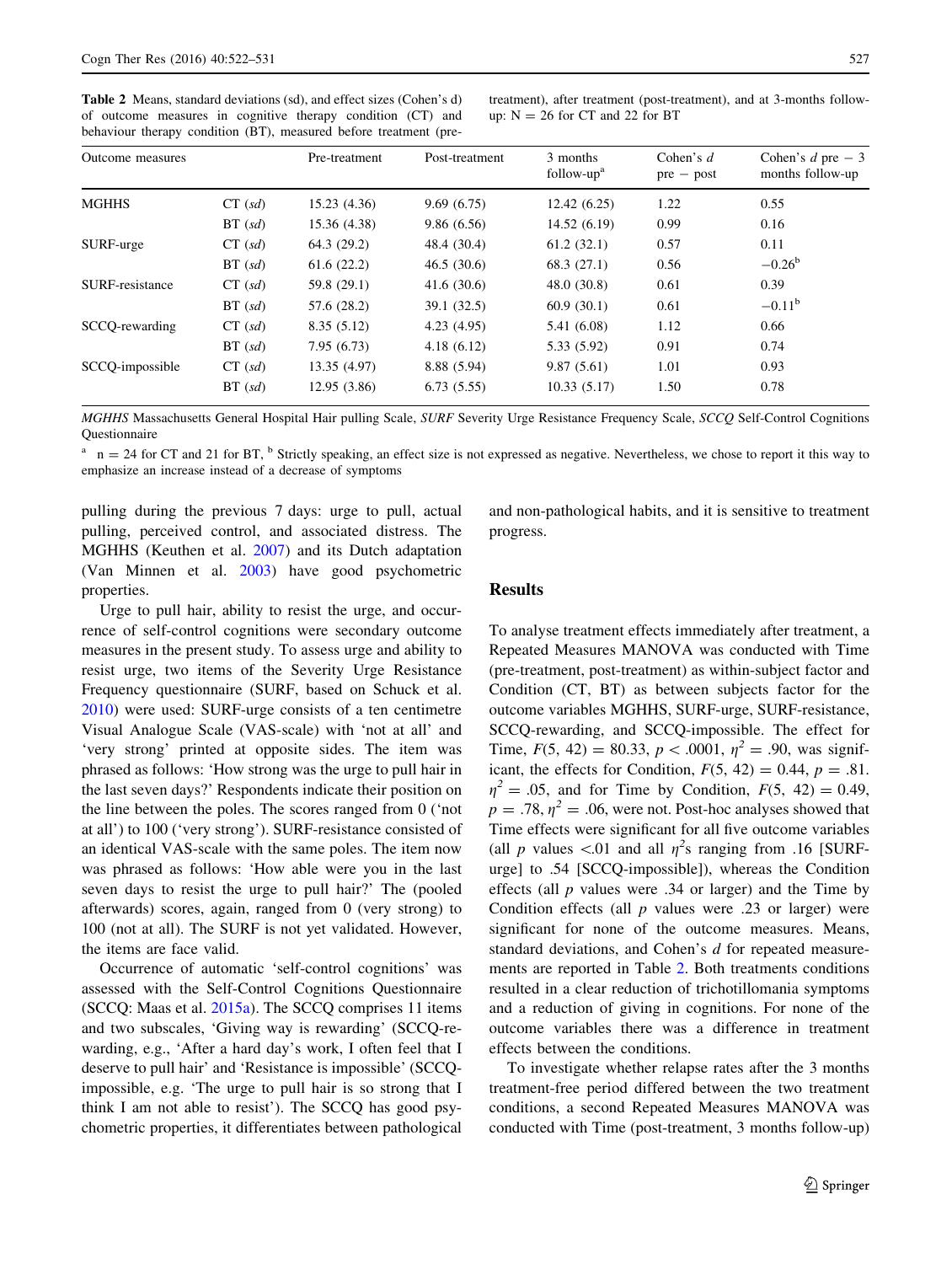

Fig. 2 Means for Massachusetts General Hospital Hair pulling Scale (MGHHS) across all five measurements for cognitive therapy condition (CT) and behaviour therapy condition (BT) separately, and for both conditions combined

as within-subjects factor. The effect for Time,  $F(5, 1)$  $37) = 3.77$ ,  $p = .007$ ,  $p^2 = .34$ , was significant in the opposite direction: Overall, there was a significant increase in symptoms. There were no significant effects for Condition,  $F(5, 37)$ , = 0.38,  $p = .86$ ,  $\eta^2 = .05$ , or Time by Condition,  $F(5, 37) = 1.39$ ,  $p = .25$ ,  $\eta^2 = .16$ . Post-hoc analyses showed that the time-effects were significant for all five variables (all p values  $\lt$ . 05 and  $\eta^2$ s ranging from .15 [SCCQ-rewarding] to .28 [MGHHs]), whereas the Condition effects (all  $p$  values were .28 or larger) and Time by Condition effects (all  $p$  values were .32 or larger) were significant for none of the outcome measures. Thus, patients in both treatment conditions showed a relapse in trichotillomania symptoms and giving in cognitions. It should be noted, however, that the effect sizes for CT after the 3 months treatment-free period were larger than those found for BT in four of the five outcome measurements (see Table [2\)](#page-5-0).

Figure 2 graphically displays the course of trichotillomania symptoms across all measurements including follow-up measurements after 12 and 24 months as measured with the MGHHS. With regard to the latter follow-up measurements, the findings for CT and BT are collapsed, since patients and therapists were free to use interventions from CT or BT in various combinations after the treatmentfree period. Figure 2 shows a clear decrease of symptoms after treatment, a clear reoccurrence of symptoms at 3 months follow-up, and decreases of symptoms again at 12 months follow-up and at 24 months follow-up. Pre-post effect sizes (Cohen's d for repeated measurements) for MGHHS were 0.68 at 12 months follow-up and 1.05 at 24 months follow-up. Similar patterns were found for SURF-urge, SURF-resistance, SCCQ-rewarding, and SCCQ-impossible. At 24 months follow-up, symptom levels were comparable to those found immediately after treatment.

In order to find out whether the occurrence of selfcontrol cognitions immediately after treatment predicted treatment outcomes at the follow-up measurements, linear regression analyses were applied. SCCQ-impossible and SCCQ-rewarding scores, measured at the end of treatment, failed to significantly predict MGHHS-scores at 3 months follow-up,  $F(2, 41) = 0.84$ ,  $p = .44$ , at 12 months followup,  $F(2, 33) = 0.13$ ,  $p = .88$ , or at 24 months follow-up,  $F(2, 22) = 1.58$ ,  $p = .23$ . The SCCQ sores also failed to predict SURF-urge (p values between .27 and .65) or SURF-resistance (p values between .20 and .85) follow-up scores. Also, there were no significant findings when Condition was added as an independent variable, or when regression analyses were carried out for CT and BT separately.

## **Discussion**

In the present study, we addressed automatic self-control cognitions in patients suffering from trichotillomania in a number of ways: We investigated the effects of a pure CT, aimed at changing patients beliefs about giving into hair pulling, we tested whether relapse rates in hair pulling were lower after CT than after a pure Behavior Therapy condition (BT), and we tested whether the higher presence/occurrence of self-control cognitions immediately after treatment predicted relapse rates found at follow-up evaluations. The first follow-up measurement took place after a period of 3 months in which there was no contact with the therapists, the latter ones were carried out 12 and 24 months after treatment discontinuation according to a naturalistic design, meaning that additional treatment sessions took place whenever patients and therapists agreed that they were needed.

Support for our hypotheses was mixed. CT as well as BT resulted in a clear reduction of trichotillomania severity (MGHHS), in reduced urge to pull hair (SURF-urge), in reduced inability to resist hair pulling (SURF-resistance), and in a reduction of automatic beliefs that one is unable to stop hair pulling (SCCQ-impossible) or that hair pulling is helpful or rewarding (SCCQ-rewarding) immediately after treatment. With respect to these findings, there were no differences between CT and BT. More importantly, and contrary to our expectations, relapse rates measured at 3 months follow-up were not smaller for CT than for BT. Further, higher occurrence of automatic self-control cognitions immediately after treatment failed to significantly predict higher relapse rates in any of the follow-up evaluations.

In order to explain these findings, it first has to be noted that six sessions of CT is as effective as six sessions of BT in reducing trichotillomania symptoms. This finding lends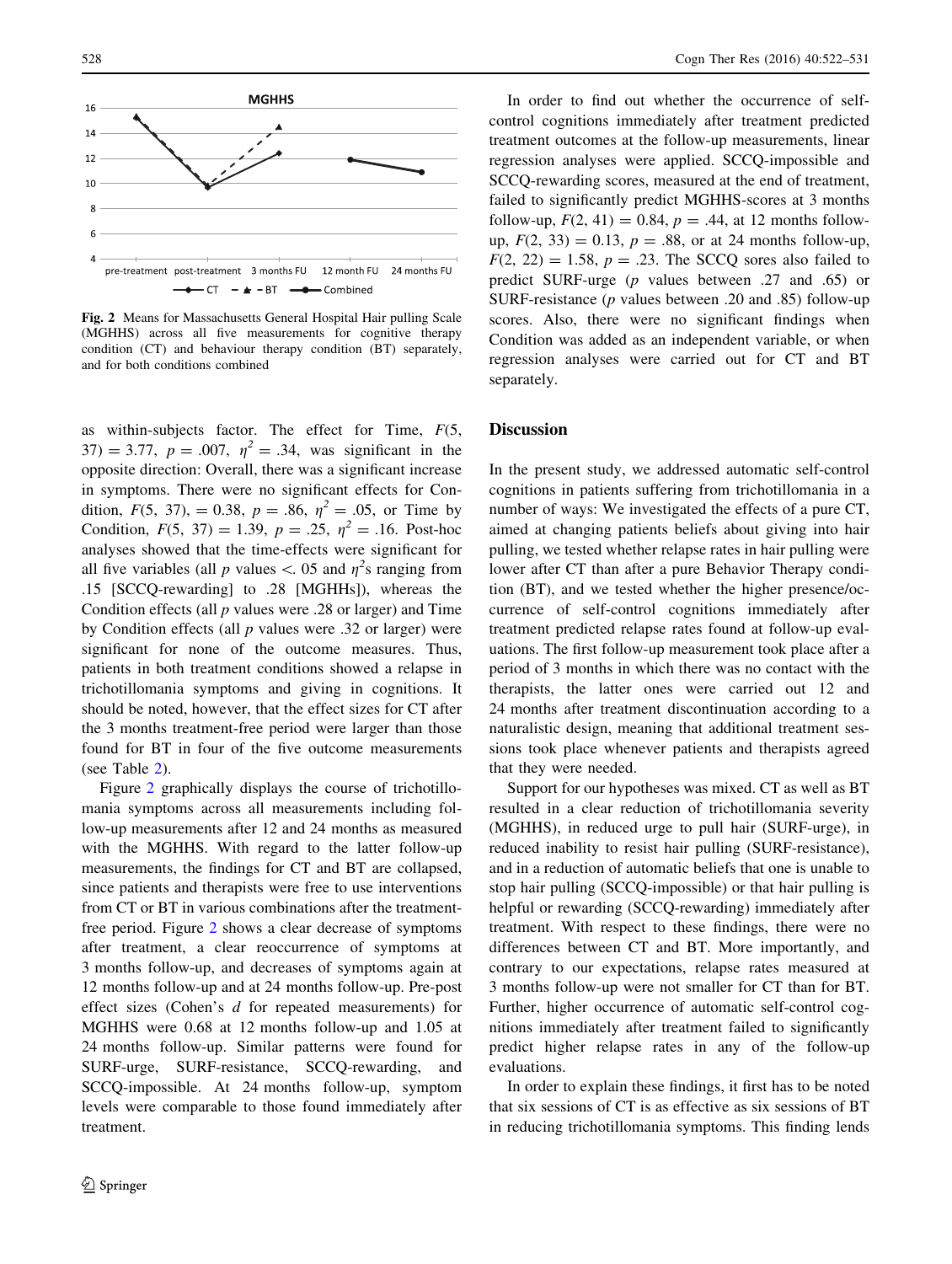support for the assumption that beliefs about giving into one's habit play a role in sustaining trichotillomania. Addressing them directly with CT without additional behavioural interventions, produces overall reductions of trichotillomania symptoms. This is the first study as far as we know, that demonstrates the effects of CT for trichotillomania without any added elements from BT. Interestingly, however, beliefs about hair pulling were also, and as strongly, affected by BT. BT also resulted in a significant reduction of automatic self-control cognitions. This might be understandable. When patients reduce their hair pulling with the use of BT techniques, they experience that resisting the urge to pull hair is possible and that the short-term rewards are tenuous at best compared to the long-term goals. Hence, successful BT also affects automatic beliefs about one's habit and one's ability for selfcontrol.

A comparable picture emerges for the relapses after the 3 months treatment-free period. We expected that high relapse rates after successful treatment of trichotillomania were typical for BT. We reasoned that CT might be able to overcome a number of possible weaknesses of BT concerning the maintenance of treatment results: CT might be less effortful, might be less prone to renewal effects, and might have longer lasting effects due to addressing long held beliefs about giving into hair pulling. However, this was not the case. At the end of the treatment-free period, relapse rates after CT were as high as those after BT. Again, this might be understandable. When stimulus–response associations have not sufficiently been weakened, or when renewal effects occur, patients experience or re-experience urges to pull hair. The belief that they need to pull hair and are unable to refrain from it, are confirmed again and the earlier effects of CT become attenuated. Hence, successful CT is negatively affected by conditioned responses.

The conclusion that fits these findings best is that automatic beliefs about giving into hair pulling play a role in the sustenance of trichotillomania and interact with stimulus–response associations that have been learned over time. CT alone does not change the underlying mechanisms of trichotillomania strongly enough to result in smaller relapses as compared to BT. In addition, weak or strong beliefs about giving into hair pulling at the end of treatment and investigated in isolation, that is, without a combination with other maintaining factors, does not predict whether trichotillomania patients are able to maintain their treatment results on the short or long run. Despite our efforts to compare a pure CT with a pure BT, it is questionable to what extent both forms of treatment really tap into different mechanisms of change. This conclusion is in line with discussions regarding differential effects of CT and BT in the treatment of anxiety disorders. Based on a review of meta-analytic studies, Deacon and Abramowitz ([2004\)](#page-8-0) concluded that reliable conclusions on differential effects of CT and BT cannot be offered.

In regard to the practical implications of our findings, we regrettably have to conclude that we could not demonstrate that CT is able to overcome possible weaknesses of BT in regard to effect maintenance. It does not lead to smaller relapse rates. In line with the interpretation of our results, we would argue that CT and BT complement each other and that it is advisable to combine them, as has been done by others already. It should be noted however that also for the combination of BT and CT, no empirical data are available to support that a reduced number of relapses after treatment can be expected (Snorrason et al. [2015\)](#page-9-0).

Several shortcomings of the present study have to be mentioned here. First, the patient sample was rather small, considering the fact that the effects of two well-established treatments were compared. Overall, pre to post effect sizes for CT were somewhat larger than for BT. We cannot tell whether meaningful differences between both treatment conditions would have emerged when we had been able to include more patients in the study. Second, SURF-urge and SURF-resistance, two of our secondary instruments to assess trichotillomania symptoms, have as yet not been properly validated. Third, extra efforts should have been made in the present study to control for treatment integrity of CT and BT, especially since the therapists delivered both treatments. The treatments were carried out according to detailed manuals and therapists were carefully trained to apply them. By means of supervision by an expert clinical psychologist once in 2 weeks, adherence to the manuals was ensured. For instance, therapists had to show the graphical display of monitored hairs of each patient in BT and they had to show completed diaries for automatic cognitions in CT. Nevertheless, treatment integrity was not checked and, hence, not confirmed by actual data. Forth, the present outcomes at the end of treatment were not as good as the outcomes reported in several previous clinical trials for trichotillomania and the relapse rates after 3 months followup were larger than previously found (e.g., Diefenbach et al. [2006](#page-8-0); Keijsers et al. [2006b](#page-8-0); Maas et al. [2015b](#page-9-0); Woods et al. [2006](#page-9-0)). It is possible that the information we provided our patients with in the intake phase contributed to these findings. Please recall that in the intake phase we informed the patients that the effects of brief CT were unknown, that the effects of brief BT were better established but that relapses after BT were common. We told patients that CT and BT comprised six sessions and was followed by a 3 months treatment-free period after which additional sessions could be scheduled. In retrospect, we think it possible that this combination of information—mentioning relapse rates after treatment, inclusion of a strict treatment-free period, and promising additional treatment whenever necessary—may have triggered patients' expectancy that the six sessions of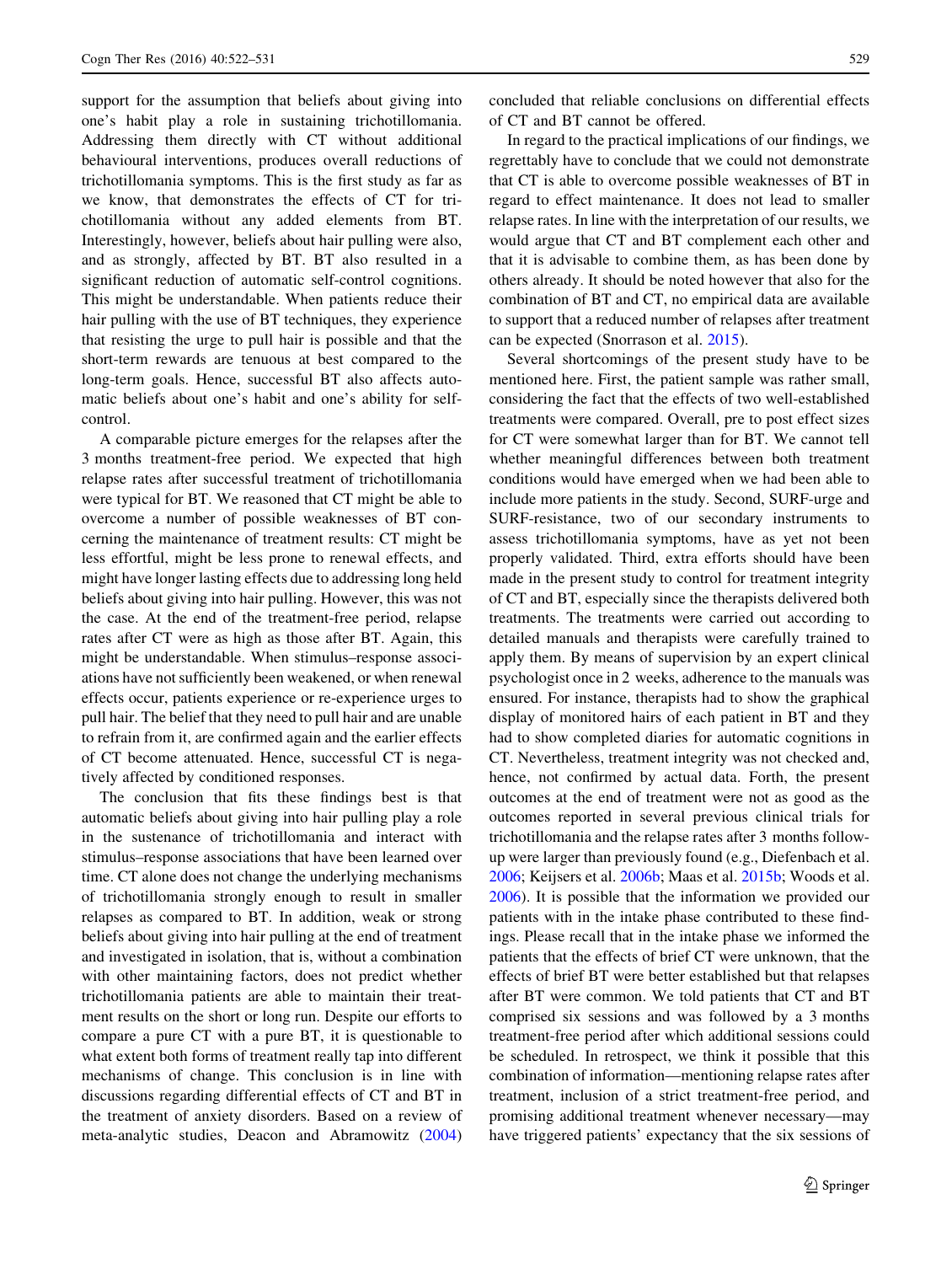<span id="page-8-0"></span>treatment would either not suffice to reduce symptoms or would be a first step to reduce symptoms while additional sessions would be necessary to guarantee a full, long-term effect. This expectancy, in combination with the fact that we offered additional booster sessions after the 3 months treatment-free period may also account for the present findings that patients' outcomes improved again at 12 months and 24 months follow-up measurements. In previous clinical trials in trichotillomania, follow-up findings generally show a decline of treatment effects over time, rather than a reduction of symptoms. The treatment effect at 24 months follow-up were comparable with those reported previously (Keijsers et al. 2006b). The addition of booster sessions likely contributed to further improvement on the long-term, but we cannot be sure, because neither in the present study, nor in other studies which successfully employed booster sessions, the effects of booster sessions were tested in a controlled way (e.g., Azrin et al. 1980; Rosenbaum and Ayllon [1981\)](#page-9-0).

In sum, our study is the only study in trichotillomania in which the effects of pure CT have directly been compared with those of standard BT. Our findings showed that favourable treatment results can be achieved in patients suffering from trichotillomania by addressing automatic beliefs about giving into hair pulling with the use of cognitive interventions, but, regrettably, no extra possibility to reduce relapse rates after treatment could be detected. Our findings contribute to the view that immediate treatment effects in trichotillomania are good but stable maintenance of these effects over longer periods of time after treatment is uncertain. Further research is needed to address this issue. Planned booster sessions seem promising for further improvement on the long-term.

#### Compliance with Ethical Standards

Conflict of Interest Ger P. J. Keijsers, Joyce Maas, Amras van Opdorp, and Agnes van Minnen declare that they have no conflict of interest.

Ethical Approval All procedures performed in studies involving human participants were in accordance with the ethical standards of the institutional and/or national research committee and with the 1964 Helsinki declaration and its later amendments or comparable ethical standards.

Informed Consent Informed consent was obtained from all patients for being included in the study.

Animal Rights No animal studies were carried out by the authors for this article.

Open Access This article is distributed under the terms of the Creative Commons Attribution 4.0 International License ([http://crea](http://creativecommons.org/licenses/by/4.0/) [tivecommons.org/licenses/by/4.0/\)](http://creativecommons.org/licenses/by/4.0/), which permits unrestricted use, distribution, and reproduction in any medium, provided you give appropriate credit to the original author(s) and the source, provide a link to the Creative Commons license, and indicate if changes were made.

#### References

- American Psychiatric Association (APA). (1994). Diagnostic and statistical manual of mental disorders-IV. Washington, DC: American Psychiatric Association.
- Azrin, N. H., & Nunn, R. G. (1973). Habit reversal: A method of eliminating nervous habits and tics. Behavior Research and Therapy, 11, 619–628. doi:[10.1016/0005-7967\(73\)90119-8.](http://dx.doi.org/10.1016/0005-7967(73)90119-8)
- Azrin, N. H., Nunn, R. G., & Frantz, S. E. (1980). Treatment of hairpulling (trichotillomania): A comparative study of habit reversal and negative practice training. Journal of Behavior Therapy and Experimental Psychiatry, 11, 13–20. doi[:10.1016/](http://dx.doi.org/10.1016/0005-7916(80)90045-2) [0005-7916\(80\)90045-2](http://dx.doi.org/10.1016/0005-7916(80)90045-2).
- Baumeister, R. F., Heatherton, T. F., & Tice, D. M. (1994). Losing control: How and why people fail at self-regulation. San Diego, CA: Academic Press.
- Baumeister, R. F., Muraven, M., & Tice, D. M. (2000). Ego depletion: A resource model of volition, self-regulation, and controlled processing. Social Cognition, 18, 130–150. doi:[10.1521/soco.](http://dx.doi.org/10.1521/soco.2000.18.2.130) [2000.18.2.130.](http://dx.doi.org/10.1521/soco.2000.18.2.130)
- Beck, A. T., Rush, A. J., Shaw, B. F., & Emery, G. (1979). Cognitive therapy of depression. New York: Guilford Press.
- Bouton, M. E., & Bolles, R. C. (1979). Contextual control of the extinction of conditioned fear. Learning and Motivation, 10, 445–466. doi:[10.1016/0023-9690\(79\)90057-2.](http://dx.doi.org/10.1016/0023-9690(79)90057-2)
- Bouton, M. E., & Peck, C. A. (1989). Context effects on conditioning, extinction and reinstatement in an appetitive conditioning preparation. Animal Learning & Behavior, 17, 188–198. doi[:10.3758/BF03207634.](http://dx.doi.org/10.3758/BF03207634)
- Conklin, C. A., & Tiffany, S. T. (2002). Applying extinction research and theory to cue-exposure addiction treatments. Addiction, 97, 155–167. doi:[10.1046/j.1360-0443.2002.00014.x.](http://dx.doi.org/10.1046/j.1360-0443.2002.00014.x)
- Deacon, B. J., & Abramowitz, J. S. (2004). Cognitive and behavioural treatments for anxiety disorders: A review of meta-analytic findings. Journal of Clinical Psychology, 60, 429–441. doi:[10.](http://dx.doi.org/10.1002/jclp.10255) [1002/jclp.10255.](http://dx.doi.org/10.1002/jclp.10255)
- Diefenbach, G. J., Tolin, D. F., Hannan, S., Matlby, N., & Crocetto, J. (2006). Group treatment for trichotillomania: Behavior therapy versus supportive therapy. Behaviour Therapy, 37, 353–363. doi[:10.1016/j.beth.2006.01.006.](http://dx.doi.org/10.1016/j.beth.2006.01.006)
- Duke, C. D., Keeley, M. L., Geffken, G. R., & Storch, E. A. (2010). Trichotillomania: A current review. Clinical Psychology Review, 30, 181–193. doi[:10.1016/j.cpr.2009.10.008](http://dx.doi.org/10.1016/j.cpr.2009.10.008).
- Keijsers, G. P. J., Van Minnen, A., & Hoogduin, C. A. L. (2006a). Kunnen ongewenste gewoonten blijvend veranderd worden? Zelfcontrole in de klinische psychologie [Can involuntary habits change for good? Self-control in clinical psychology]. De Psycholoog, 41, 594–600.
- Keijsers, G. P. J., Van Minnen, A., Hoogduin, C. A. L., Klaassen, B. N. W., Hendriks, M. J., & Tanis-Jacobs, J. (2006b). Behavioural treatment of trichotillomania: Two-year follow-up results. Behaviour Research and Therapy, 44, 359–370. doi:[10.1016/j.](http://dx.doi.org/10.1016/j.brat.2005.03.004) [brat.2005.03.004.](http://dx.doi.org/10.1016/j.brat.2005.03.004)
- Keuthen, N. J., Aronowitz, B., Badenoch, J., & Wilhelm, S. (1999). Behavioral treatment for trichotillomania. In D. J. Stein, G. A. Christenson, & E. Hollander (Eds.), Trichotillomania (pp. 147–166). Washington, DC: American Psychiatric Press.
- Keuthen, N. J., Flessner, C. A., Woods, D. W., Franklin, M. E., Stein, D. J., & Cashin, S. E. (2007). Factor analysis of the Massachusetts General Hospital Hairpulling Scale. Journal of